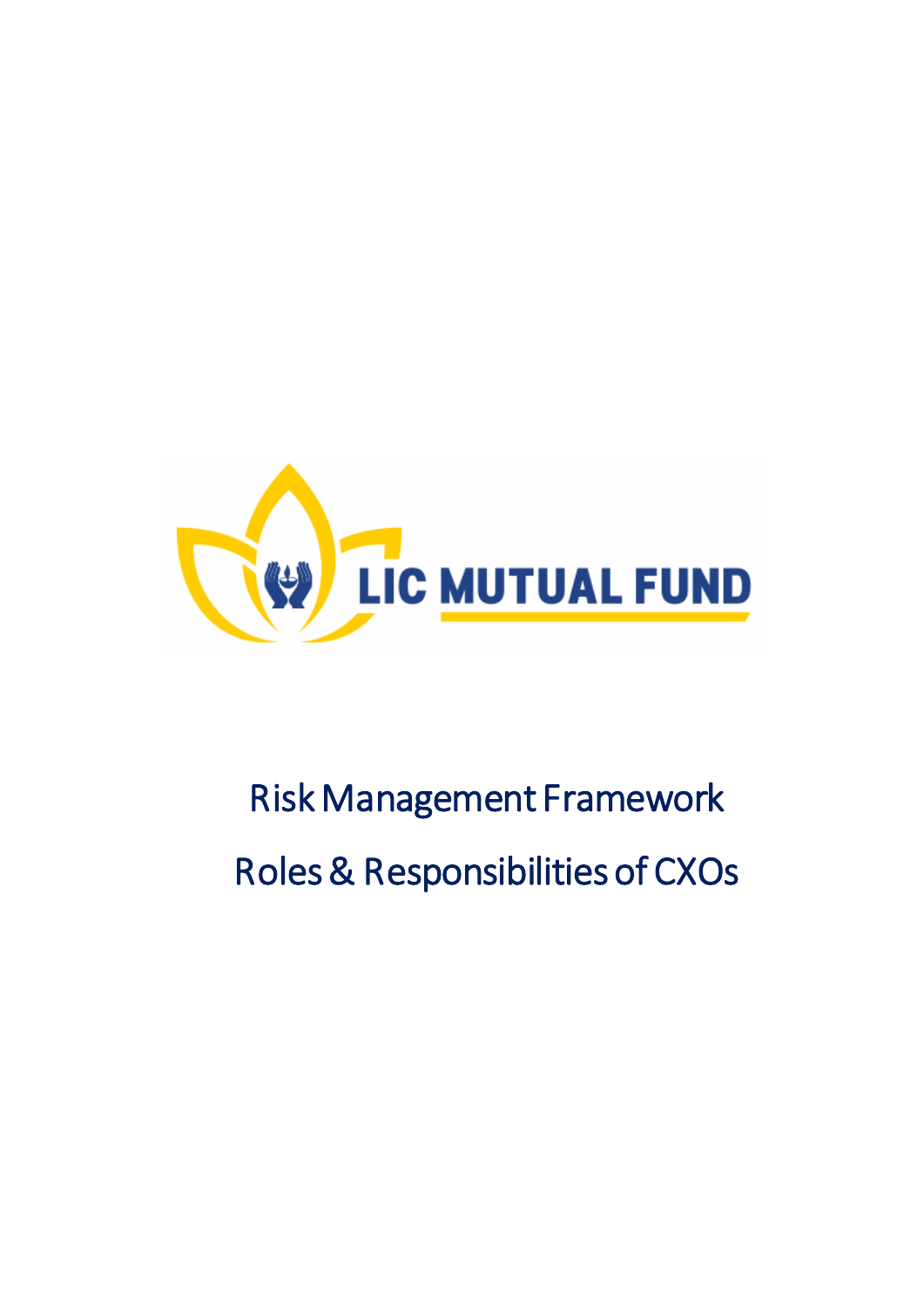

# **Table of Contents**

| 4.5 |  |
|-----|--|
|     |  |
|     |  |
|     |  |
|     |  |
|     |  |
|     |  |
|     |  |
|     |  |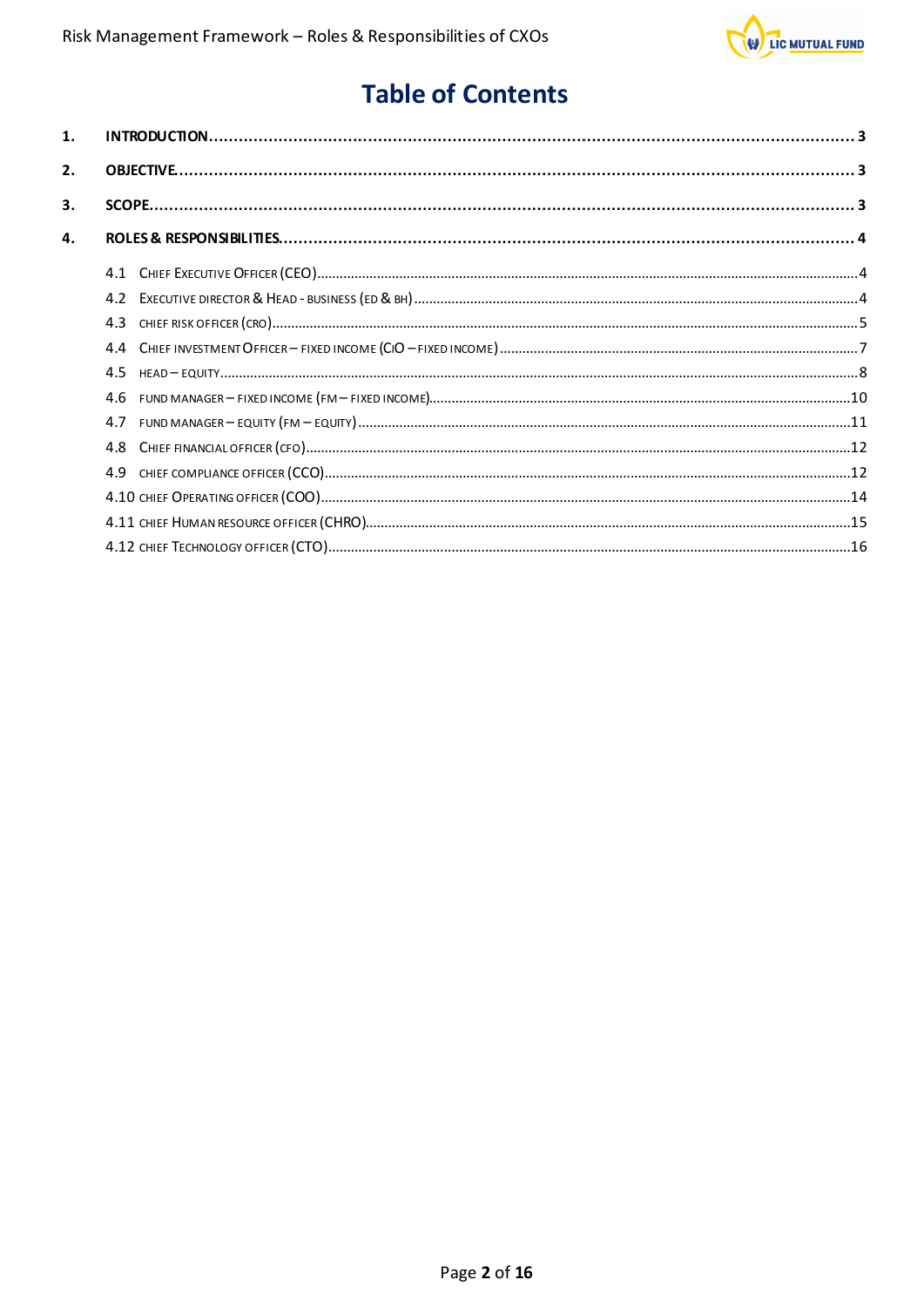

# <span id="page-2-0"></span>1. INTRODUCTION

LIC Mutual Fund Asset Management Limited ("the AMC") is an investment manager to LIC Mutual Fund ("the Fund"). The AMC is responsible for managing the schemes launched by LIC Mutual Fund.

# <span id="page-2-1"></span>2. OBJECTIVE

To provide additional roles and responsibilities including KRAs for risk management activities for LIC Mutual Fund Asset Management Limited in accordance with SEBI risk management circular dated 27<sup>th</sup> September 2021.

# <span id="page-2-2"></span>3. SCOPE

This document defines the roles and responsibilities for the following key positions:

- Chief Executive officer
- Executive Director & Business Head
- Chief Risk Officer
- Chief Investment Officer Fixed Income
- Head Equity
- Fund Manager Fixed Income
- Fund Manager Equity
- Chief Compliance Officer
- Chief Financial Officer
- Chief Operating Officer
- Chief Human Resources Officer
- Chief Technology Officer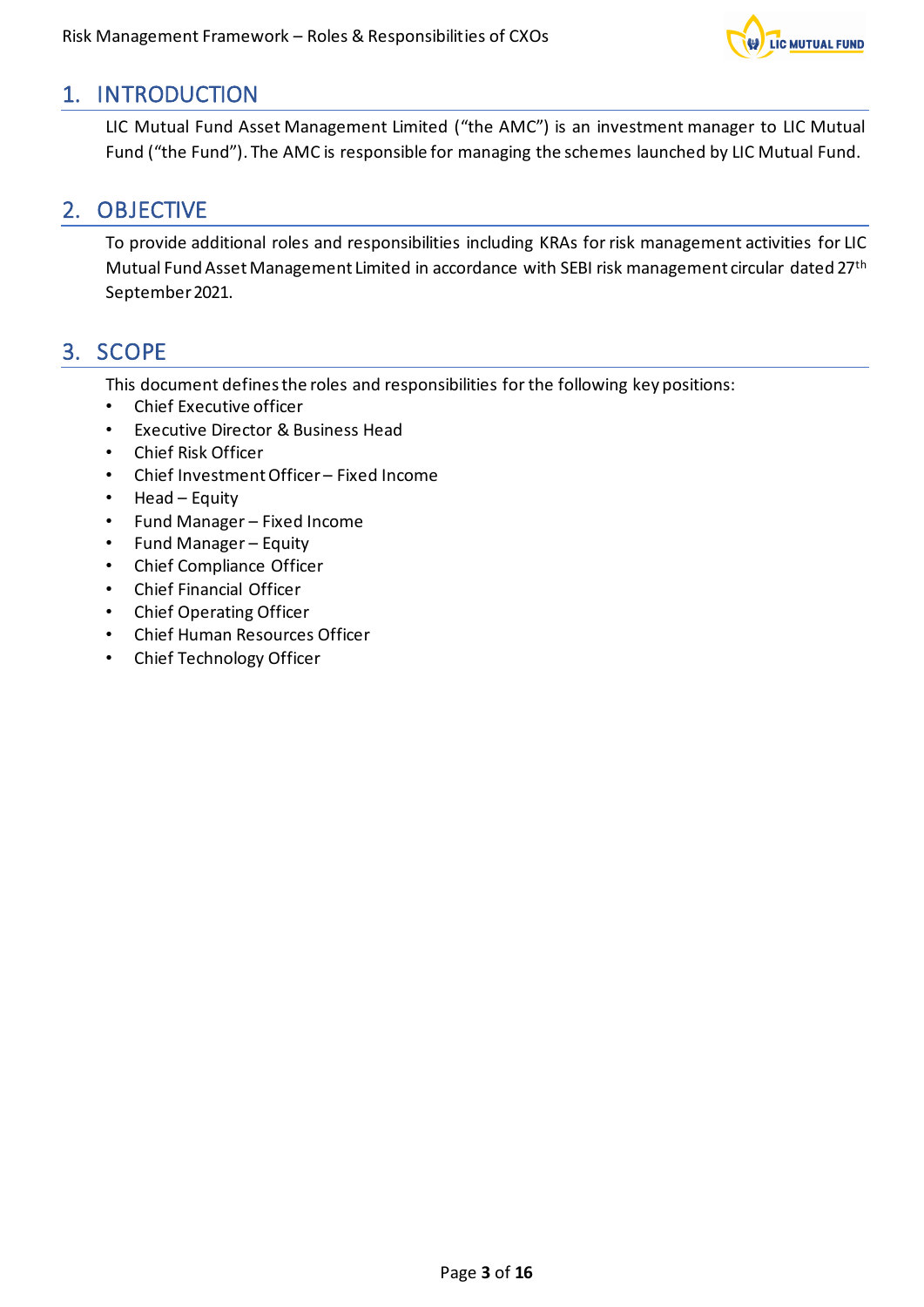

# <span id="page-3-1"></span><span id="page-3-0"></span>4. ROLES & RESPONSIBILITIES

# 4.1 CHIEF EXECUTIVE OFFICER (CEO)

# **Roles and Responsibilities**

- Monitor and manage risk at both AMC and Scheme level
- Review the outcomes of risk management function on a monthly basis.
- Approve roles and responsibility (including KRA) relating to risk management of
	- Executive Director & Business Head
	- Chief Operating Officer
	- Chief Technology Officer
	- Chief Investment Officer Fixed Income
	- Head Equity
	- Chief Compliance Officer
	- Chief Financial Officer
	- Chief Human Resources Officer
	- Fund Manager Fixed Income
	- Fund Manager Equity
- Define Delegation of Power (DoP) framework for daily risk management, reporting and corrective actions and place it with Board of AMC for approval.
- Define risk appetite at AMC and scheme level and place these at the risk committees for approvals.
- Define risk metric for
	- CIO Fixed Income, Head Equity and Fund Managers (Equity & Fixed Income)
	- CCO, COO, CTO, CFO, CHRO & ED & Business Head.
- Review risks events across different functions and approve corrective / recommended actions highlighted by the CIO – Fixed Income, Head – Equity, and other CXOs
- Review identified fraud incidents, loss, and near miss incidents along with corrective action plans and report to the risk committee
- Report and escalate corrective actions on major findings to the Board of AMC and Trustee.
- Ensure adherence to the risk management framework of SEBI.

## **Key Result Areas**

- Risk incidents / events beyond the defined thresholds or tolerance limits
- Incidents of breach in risk appetite at AMC and Scheme Level
- Frauds, loss, and near miss incidents identified across AMC and Mutual Fund
- Timely implementation of action plans beyond timelines approved by the board

# <span id="page-3-2"></span>4.2 EXECUTIVE DIRECTOR & –BUSINESS HEAD (ED & BH)

- Responsible for the governance of business risks including distribution risks.
- Provide inputs to CRO to define risk threshold and risk appetite
- Define and delegate roles to the key personnel within the distribution / sales function for identifying and reporting risks
- Provide relevant information to CRO regarding the risk reports
- For the relevant functional risks, identify, analyse, and report the following to the CRO and CEO along with recommended action plan for:
- Early warning signals
- Emerging risks
- Major findings
- Near miss and loss events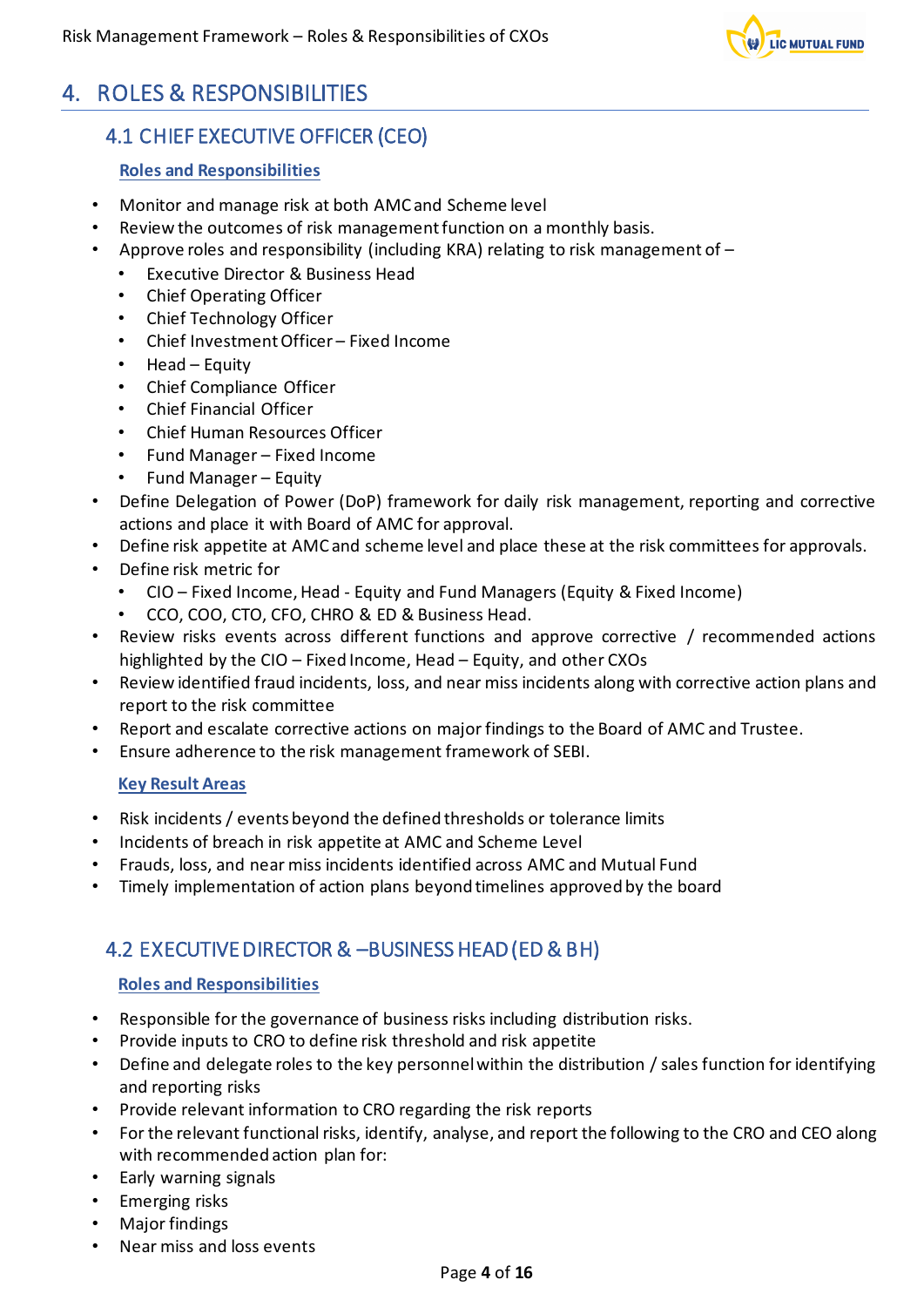

- Fraud incidents
- Ensure escalation of such incidents as per the escalation matrix approved by CRO.
- Review the risk level for the functional risk is in accordance with the approved risk threshold and risk metric.
- Ensure adherence with the DoP framework
- Formulate, review, and periodically provide inputs to update the RCSA for key risks and controls
- Perform and report outcomes of periodic testing of the RCSA to CRO
- Identify and implement corrective actions / recommend action plans for deviations in the controls and present to CRO/ CEO
- Ensure adherence to the SEBI risk management framework
- Monitor the distribution channels and miss-selling incidents reported such as
	- Number of mis-selling incidents
	- Negative comments in the inspection report relating to distribution
	- Analysis of the portfolio of investors e.g., nature of investments vis-à-vis risk appetite of investor
- Exceptions reported by Sales & Marketing basis reviews done for distributors.

- Adherence to Risk Management Framework
- Compliance with roles and responsibilities and DoP framework
- Risks and inconsistencies identified and reported to CEO / CRO
- Timely reporting of identified risks and outliers to CEO / CRO
- Timely implementation of corrective actions for the risks and deviations
- Timely reporting of fraud, loss, and near miss events in the respective functions
- Breach of approved threshold relating to risk appetite and risk metrics
- Instances of mis-selling reported, and actions taken Risk incidents / events beyond the defined thresholds or tolerance limits

# <span id="page-4-0"></span>4.3 CHIEF RISK OFFICER (CRO)

- Ensure all risk related policies are defined, reviewed, and updated periodically and placed at the relevant risk management committee for approval.
- Responsible for implementation and governance of Risk Management Framework ("RMF") across Asset Management Company ("AMC") and Mutual Fund Schemes
- Responsible for overall risk management related activities of the AMC and Mutual Fund Schemes
- Establishing an organization wide risk conscious culture.
- Formulate and implement structured reporting process for risk monitoring and reporting to CEO, Risk Committees and Board of AMC and Trustee
- Monitor and ensure adherence and compliance to RMF across AMC and Mutual Fund Operations.
- Perform periodic review and update the RMF defined by the AMC and place the same to the AMC Board Risk Management Committee ("ARMC") & Trustee Board Risk Management Committee ("TRMC") for approval.
- Formulate and recommend changes to roles and responsibilities including KRAs relating to risk management activities and place these at the RMCs for approval.
- Periodically review the DoP covering the following:
	- Daily risk management
	- Daily risk reporting
	- Corrective actions at the level of Fund manager(s), CIO Fixed Income, Head Equity and CEO
- Review and suggest changes to the risk appetite and risk metrics for AMC and scheme as defined by the CEO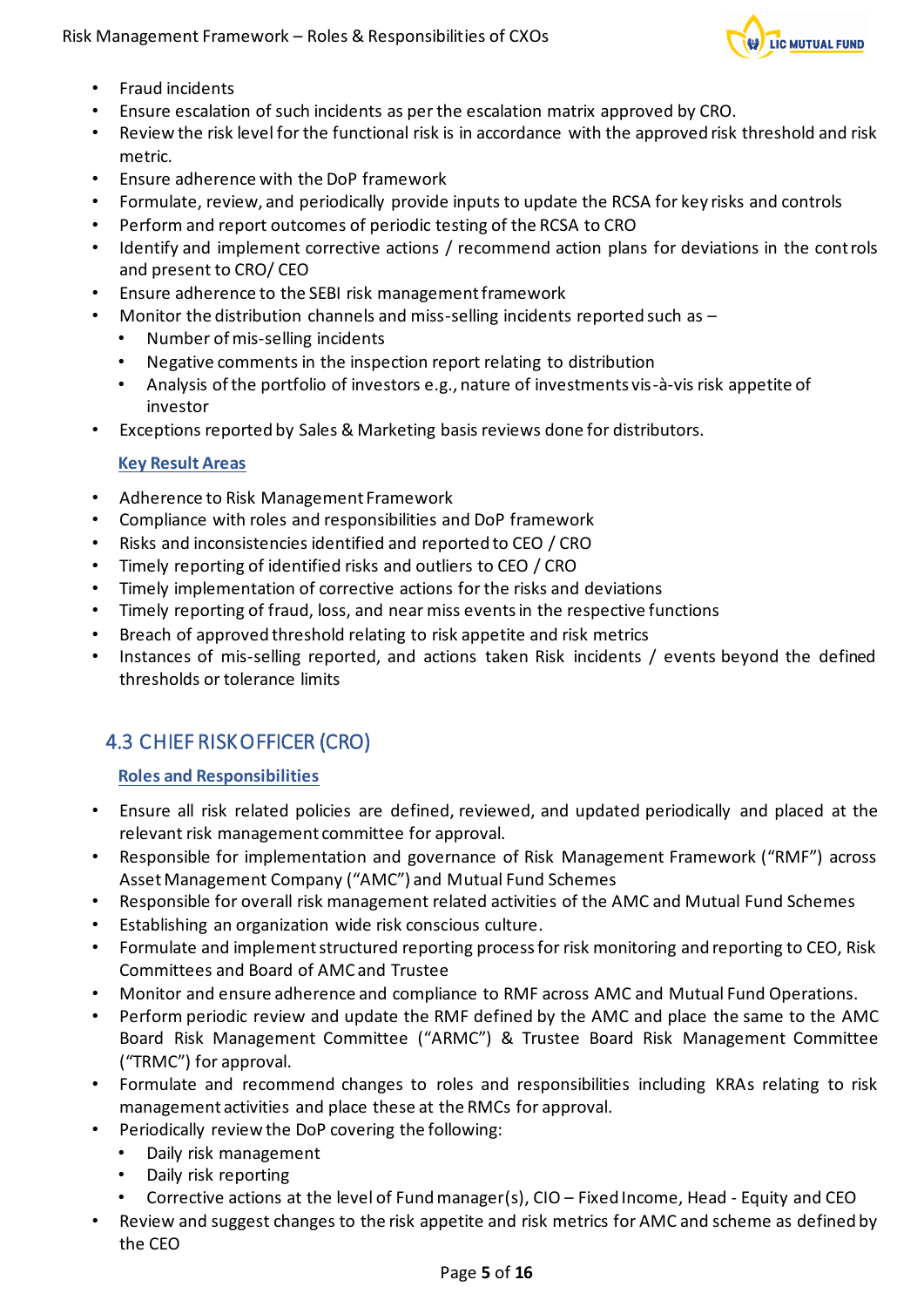

- Ensure formulation and implementation of adequate mechanism for
	- Generating early warning signals.
	- Conducting stress testing for investment, credit, and liquidity risks basis approved parameters.
	- Define the tolerance limits for each of the risk parameters.
	- Measurement and review of AMC and scheme specific risks including RCSA and the person responsible to monitor the risks.
	- Assessment and review of credit risk policies
	- Assess liquidity risk at a scheme level
	- Alerts pertaining to asset liability mismatch
	- Formulation of Fraud Risk Registers and Frauds response plan / strategies
	- Escalation matrix for reporting and resolution of incidents (loss, near miss, fraud etc.)
	- Ensure review of operations for material outsourced activities at least on an annual basis,
	- Adequate framework to detect and prevent security market violation, frauds and malpractices by the AMC and reporting framework on the same to the ERMC and Board Trustee on half yearly basis.
- Review and report the following to the ERMC and Board Risk Committee of AMC and Trustee
	- Risk reports and dashboards capturing deviations to risk thresholds, risk appetite across AMC and Scheme
	- Results of monitoring of early warning signals by respective functions
	- Result of stress testing based on defined parameters for investment, credit, and liquidity risks, etc.
	- Internal and external fraud incidents reported / identified by CXOs including evaluation of fraud risk scenarios
	- Near miss and loss incidents identified and reported by the respective departments
	- Monitor liquidity risk including asset liability mismatch at a scheme and portfolio level vis-à-vis internally approved and defined liquidity model on a monthly basis
	- Major findings and corrective actions prepared by the CXOs
	- Monitor delays in implementation of corrective actions by CXOs
	- Monitor control breaches as a result of periodic RCSA review and mitigating actions put in place by the management and risk function.
- Independently assess reporting of risks to various committees and CEO.
- Ensure insurance cover is maintained based on AMC and Trustee approval for the MF operations and third-party losses
- Report outcomes of the risk management function to the management at least once a month.
- Approve investment limit setup such as minimum number of stocks/securities, cash (net of derivatives), stocks/securities vis-a-vis benchmark and Beta range, regulatory limits
- Define process to assess the control against each of the identified risk capturing following elements:
	- Measurement tool for each risk (RCSA, Stress Testing etc)
	- Monitoring and reporting frequency
	- Reporting of breaches
- Identify, assess, and estimate emerging risks and their possible impact on AMC and mutual fund schemes
- Report existing and emerging risks associated with the MF and AMC activities in a structured manner to the Board Risk Management Committee of the AMC and Trustee

- Adherence to the requirements of SEBI risk management circular
- Timely reporting of the results from monitoring of AMC and scheme specific risks such as:
	- RCSA testing.
	- Stress testing.
	- Monitoring of risk thresholds and risk appetite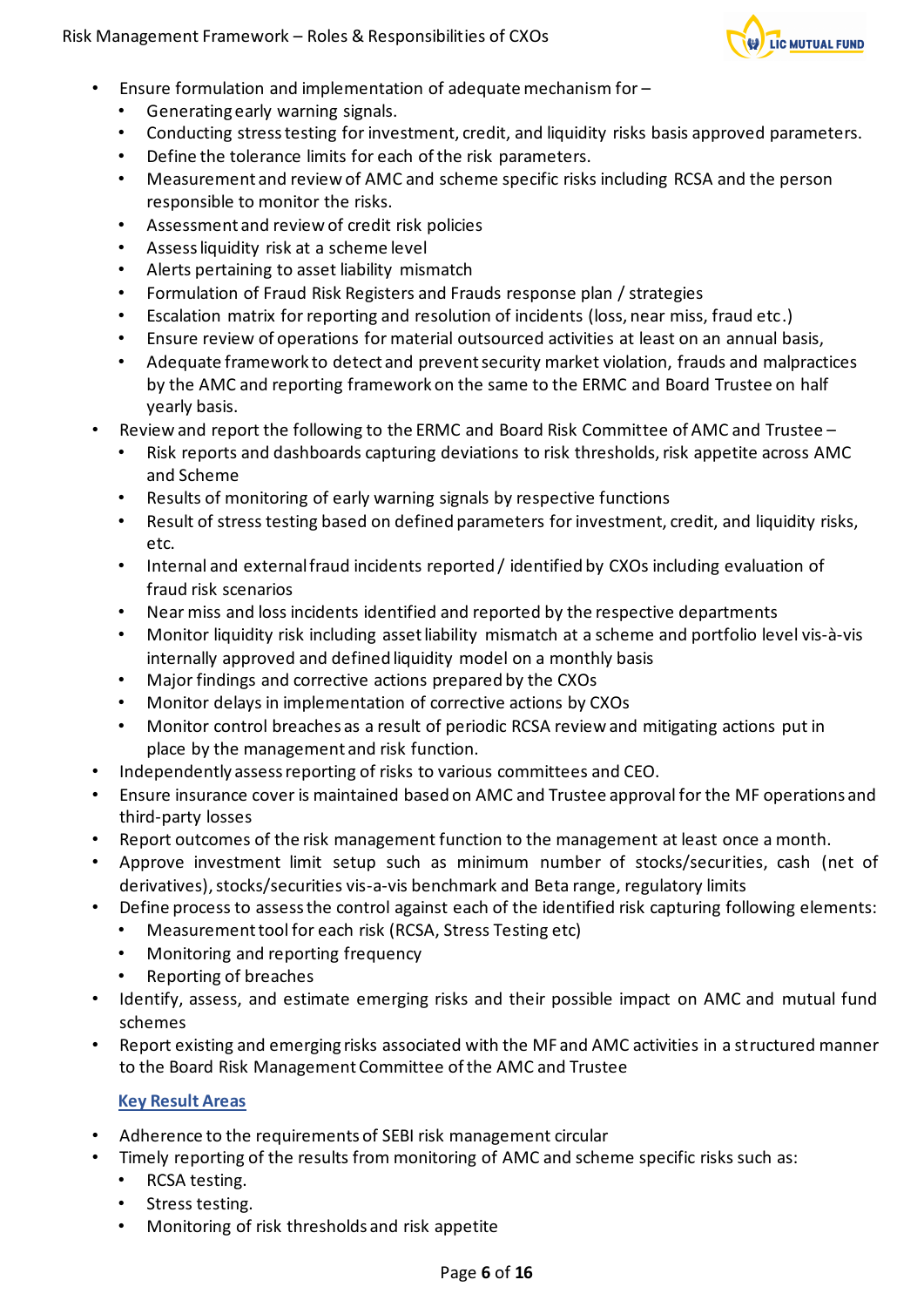

- Monitoring of investment and liquidity risks
- Monitoring of EWS by functions.
- Monitor and timely report implementation status of the actions plan committed by the respective functions/ CXOs and reporting of delays, if any
- Timely reporting of risk events to the ERMC and Board Risk Committees
- Adherence to the defined roles and responsibilities and Delegation of Power (DoP)
- Availability of adequate insurance coverage for MF operations and third-party losses.

# <span id="page-6-0"></span>4.4 CHIEF INVESTMENT OFFICER – FIXED INCOME (CIO – FIXED INCOME)

- Ensure adherence to risk management guidelines and risk appetite framework for schemes.
- Ensure daily management of risk and necessary reporting relating to Investment risk of all scheme(s) such as interest rate Risk, liquidity Risk, credit risk etc. and other scheme specific risks (Compliance Risk, Fraud Risk, etc.)
- Review and provide recommendations for changes to the Investment and other policies such as credit risk policy and liquidity risk policy and place it with Board for approval.
- Ensure implementation of an integrated investment management system.
- Ensure investment policies are aligned to the investment objectives as documented in the Scheme Information Document ("SID")
- Formulate, review, and implement a framework for
	- Updation / modification in debt investment universe
	- Updation in internal investment limits.
	- Provide relevant information to CRO regarding the risk reports
	- Review portfolio concentration and take necessary actions to make adjustments to the portfolio holding
	- Monitoring risk appetite within the potential risk class of the respective schemes
	- Assessment of the governance risk of the issuer
	- Maintenance of all relevant documents and disclosures with regard to the debt and money market instruments before finalizing the deal
	- Ensuring that schemes are managed in line with regulatory requirements
- Manage and monitor investment risks by conducting
	- Redemption analysis
	- Investor concentration analysis
	- Distributor concentration analysis
- Ensure adherence to the "Stewardship Code" and other regulatory updates prescribed by SEBI for mutual funds(where applicable)
- Calculate overall risk by taking in to account the weighted average of
	- The risk-o-meter and
	- The events of defaults.
- Ensure periodic reviews and monitoring the following  $-$ 
	- Activities performed by fund managers with respect to risks identification, risk management, reporting and corrective actions.
	- Review and approve the changes to the risk appetite within the potential risk class (PRC Matrix) of the respective schemes
	- Exceptions / breaches to the Investment limits and identify and implement corrective actions.
	- Investment risk for new products
- Implementation of controls around dealing room such as  $-$ 
	- non usage of mobile phones
	- dedicated recorded lines
	- restricted internet access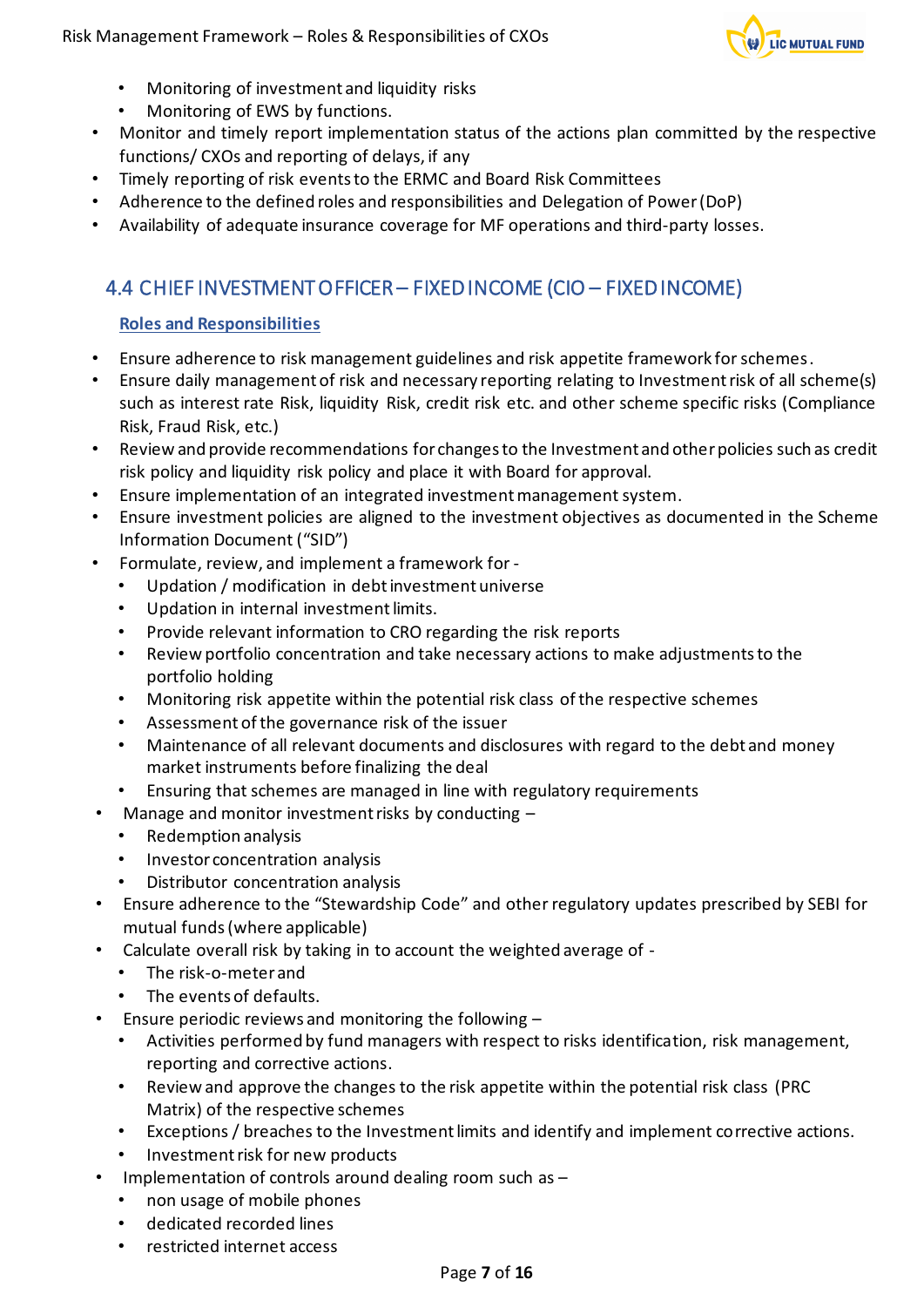

- handling of information
- Access control / controlled environment
- Ensure adequate due diligence are conducted and documented during inter-scheme transfers
- Monitor exceptions identified on review of the regular risk management activities
- Review adequacy of disclosures made to the investors regarding significant risks such as liquidity, counterparty, and credit (quality of investments made mainly debt based on the credit rating), investment, and other risk areas across all schemes.
- Ensure disclosures made to clients are consistent with investments and holdings
- Ensure that fund managers and dealers comply with Code of Conduct as per Schedule V (B) of Mutual Fund Regulations.
- Define and set internal limits.
- Report the key risk identified and corrective actions taken to the ED & BH, CEO and CRO.
- Define the responsibilities of the Fund Managers.

- Adherence to the SEBI risk Management circular
- Adherence to investment risk tolerance limits
- Compliance with investment limits such as
	- Single Issuer Limit
	- Group Issuer Limits
	- Counter party
	- Sector limits
	- Rating linked limits
	- Liquidity limits
	- Asset Allocation limits as per SID
	- Internal investment norms
	- Stress testing
	- Other internal/ regulatory limits
- Instances where security perfection (re-balancing) is pending beyond defined timelines
- Timely implementation of remediation actions plan relating to the investment function.
- Instances of fraud, near miss and loss events relating to investment activities resulting in losses
- Instances of breach in dealing room controls
- Timey reporting of risk incidents to ED & BH/ CEO / CRO
- Adequate risk reporting to the investors
- Monitoring of requirements prescribed under the stewardship code
- Risk incidents / events beyond the defined thresholds or tolerance limits
- Instances of breach in covenant monitoring and action taken

# <span id="page-7-0"></span>4.5 HEAD – EQUITY

- Ensure adherence to risk management guidelines and risk appetite framework for schemes.
- Ensure daily management of risk and necessary reporting relating to Investment risk of all scheme(s) such as market Risk, liquidity Risk, etc. and other scheme specific risks (Compliance Risk, Fraud Risk, etc.)
- Review and provide recommendations for changes to the Investment and other policies such as liquidity risk policy and governance risk policy and place it with Board for approval.
- Ensure implementation of an integrated investment management.
- Ensure investment policies are aligned to the investment objectives as documented in the Scheme Information Document ("SID")
- Formulate, review, and implement a framework for -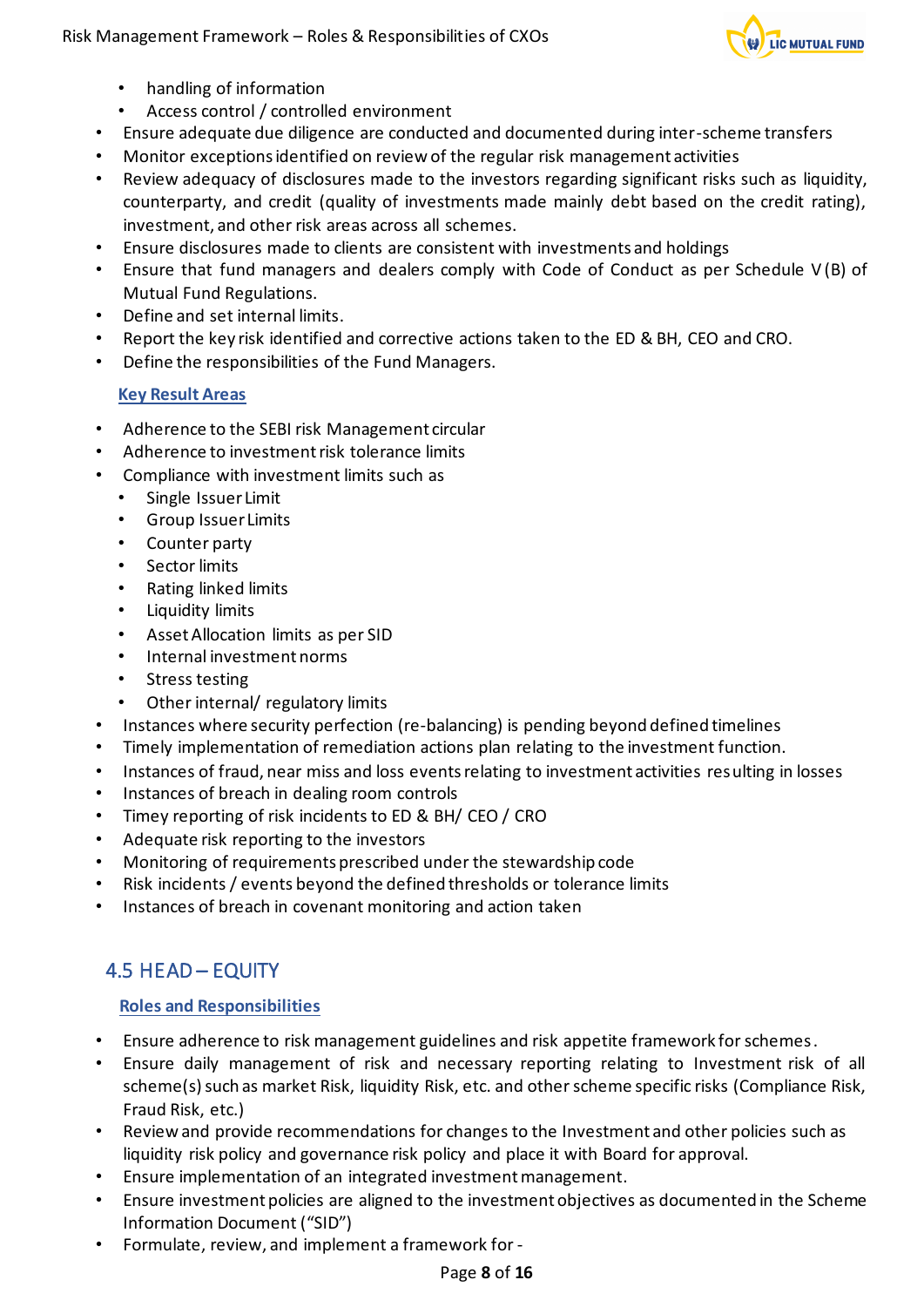

- Updation / modification in the equity universe
- Updation in internal investment limits.
- Provide relevant information to CRO regarding the risk reports
- Quantitative risk analysis (using metrics such as VaR, Sharpe Ratio, Treynor Ratio, Information Ratio, etc.)
- Review portfolio concentration and take necessary actions to make adjustments to the portfolio holding
- Monitoring risk appetite of the respective schemes
- Assessment of the governance risk of the issuer
- Ensuring that schemes are managed in line with regulatory requirements
- Manage and monitor investment risks by conducting
	- Redemption analysis
	- Investor concentration analysis
	- Distributor concentration analysis
- Ensure adherence to the "Stewardship Code" and other regulatory updates prescribed by SEBI for mutual funds
- Ensure periodic reviews and monitoring the following
	- Activities performed by fund managers with respect to risks identification, risk management, reporting and corrective actions.
	- Review and approve the changes to the risk appetite of the respective schemes
	- Exceptions / breaches to the Investment limits and identify and implement corrective actions.
	- Investment risk for new products
- Implementation of controls around dealing room such as -
	- non usage of mobile phones
	- dedicated recorded lines
	- restricted internet access
	- handling of information
	- Access control / controlled environment
- Ensure adequate due diligence are conducted and documented during inter-scheme transfers
- Monitor exceptions identified on review of the regular risk management activities
- Review adequacy of disclosures made to the investors regarding significant risks such as liquidity, investment, and other risk areas across all schemes. Ensure disclosures made to clients are consistent with investments and holdings
- Ensure that fund managers and dealers comply with Code of Conduct as per Schedule V (B) of Mutual Fund Regulations.
- Define and set internal limits such as
	- minimum number of stocks/securities,
	- cash (net of derivatives),
	- stocks/securities vis-a-vis benchmark and
	- Beta range
	- Margin requirements
- Report the key risk identified and corrective actions taken to the ED & BH, CEO and CRO.
- Define the responsibilities of the Fund Managers.

- Adherence to the SEBI risk Management circular
- Adherence to investment risk tolerance limits
- Compliance with investment limits such as
	- Single Issuer Limit
	- Sector limits
	- Liquidity limits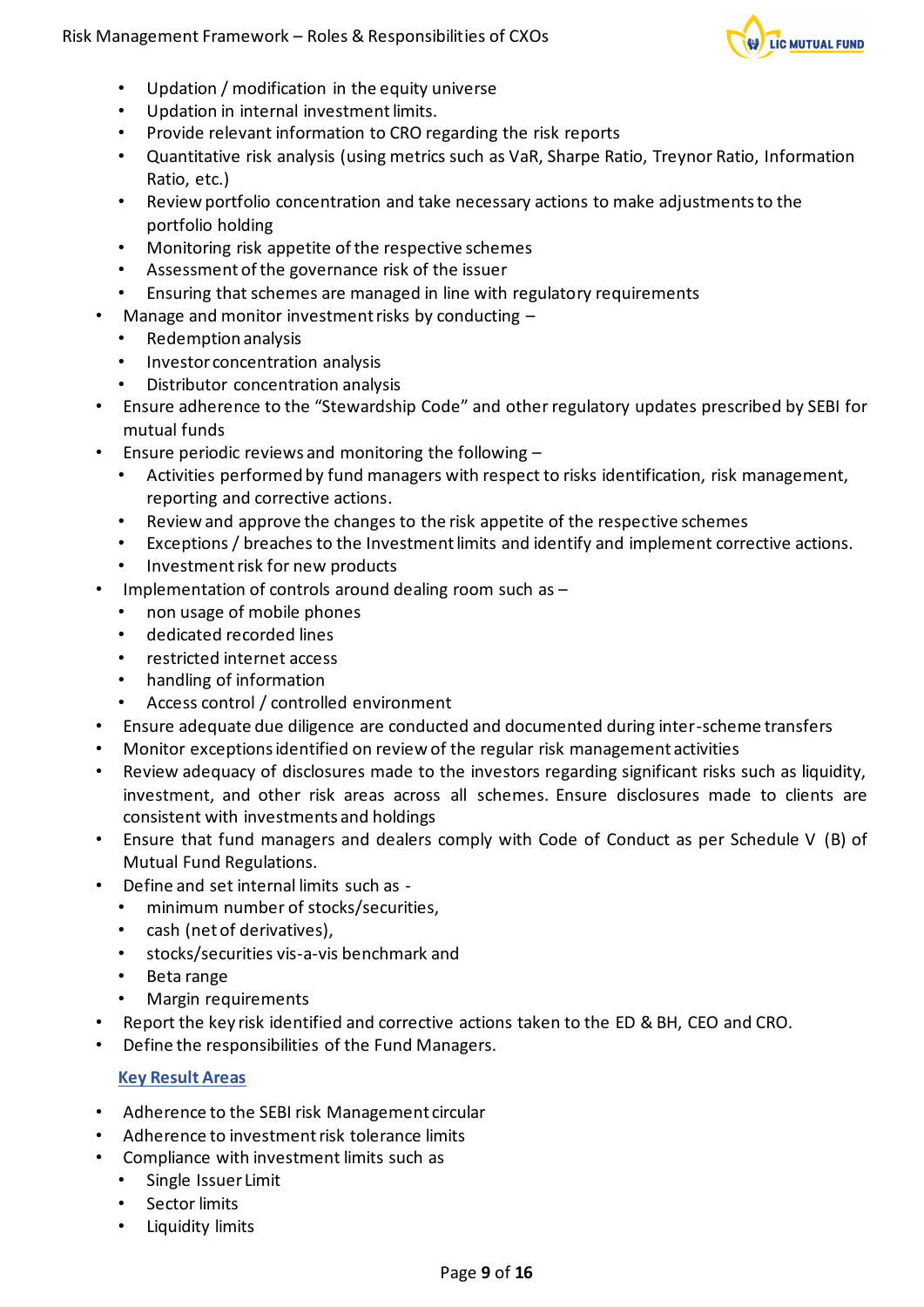

- Asset Allocation limits as per SID
- Internal investment norms
- Stress testing
- Market capitalization limits
- Stop Loss
- Other internal/ regulatory limits
- Timely implementation of remediation actions plan relating to the investment function.
- Instances of fraud, near miss and loss events relating to investment activities resulting in losses
- Instances of breach in dealing room controls
- Timey reporting of risk incidents to ED & BH/ CEO / CRO
- Adequate risk reporting to the investors
- Monitoring of requirements prescribed under the stewardship code
- Risk incidents / events beyond the defined thresholds or tolerance limits

# <span id="page-9-0"></span>4.6 FUND MANAGER – FIXED INCOME (FM – FIXED INCOME)

#### **Roles and Responsibilities**

- Manage investment risk of managed scheme(s). i.e., market risk, liquidity risk, credit risk and other scheme specific risks within approved limits
- Ensure adherence to Risk Management framework, SID, internal & Regulatory limits.
- Ensure adherence of applicable provisions of Mutual Funds Regulations including Code of Conduct per Schedule V(B).
- Adhere to the risk appetite framework of the scheme managed by the Fund Manager.
- Suggest / provide inputs on changes required to risk appetite to the CIO Fixed Income
- Recommend reduction/ change in the risk level of the schemes within the Potential Risk Class (PRC) to the CIO.
- Report identified risk, risk related events and corrective actions plans to the CIO Fixed Income.
- Measure risks in accordance with the approved internal policy and risk metric.
- Analysis and evaluation of ratings received from multiple credit rating agencies for securities across portfolios and take necessary actions
- Ensure disclosures made to clients are consistent with investments and holdings
- Manage and monitor investments in schemes by conducting
	- Analysis of concentration limits (counterparty wise, group wise, industry or sector wise, geography wise)
- Perform due diligence at the time of buying securities through inter-scheme transfers.
- Ensure maintenance of all relevant documents and disclosures with regard to debt and money market instruments before finalizing the deal
- Take corrective action for deviations, if required, as per the approved Delegation of Power (DoP).

- Adherence to the SEBI risk Management circular relating to investment activities
- Adherence with investment limits such as
	- Single Issuer Limit
	- Group Issuer Limits
	- Sector limits
	- Rating linked limits
	- Liquidity limits
	- Asset Allocation limits as per SID
	- Internal investment norms
	- Stress testing
	- Other internal/ regulatory limits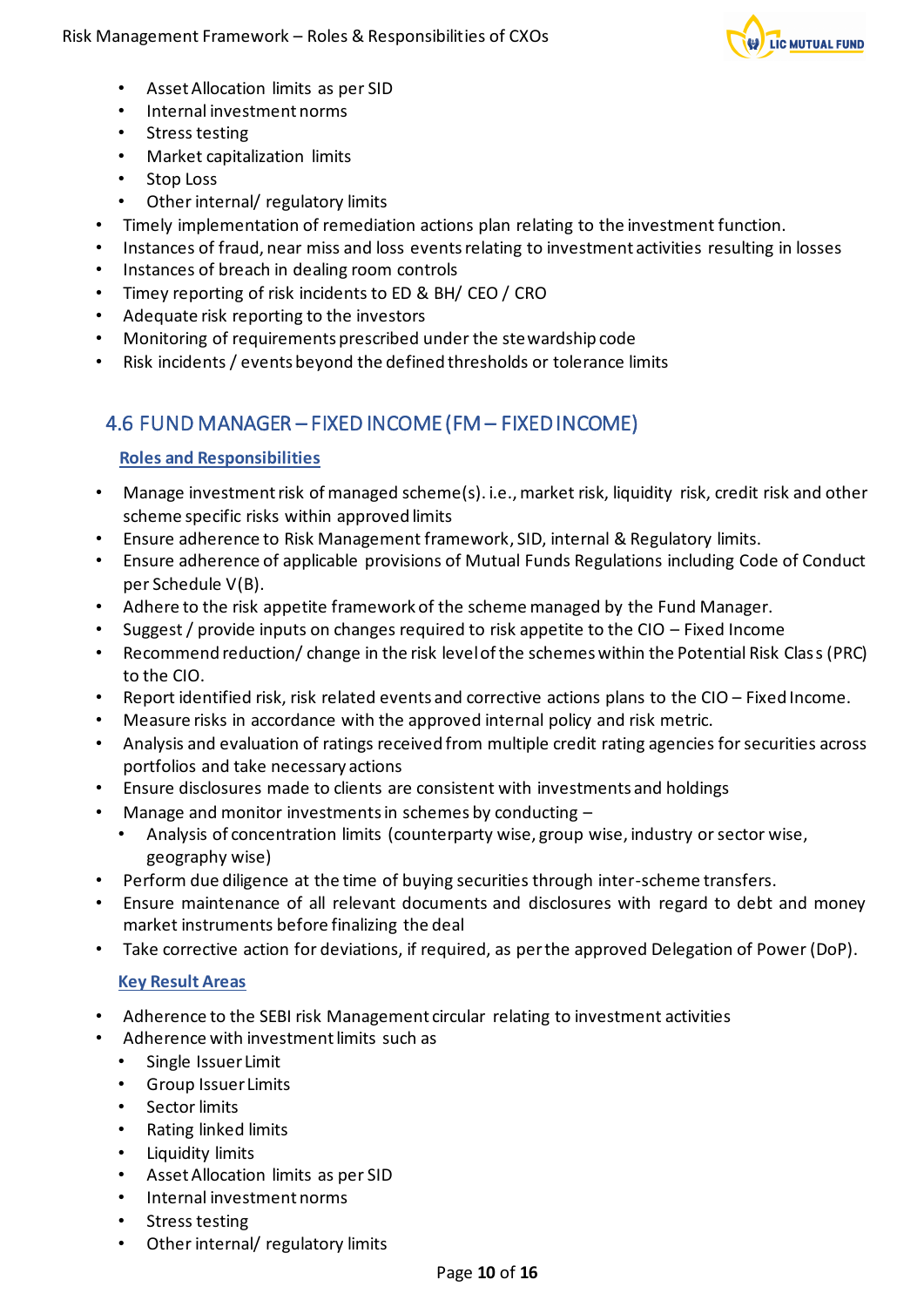Risk Management Framework – Roles & Responsibilities of CXOs



- Adherence to the investment risk tolerance levels for the schemes managed by the fund manager
- Timely implementation of remediation actions plan linked to respective fund manager.
- Instances of fraud, near miss and loss events relating to schemes managed by the fund manager
- Timely reporting of risk incidents to CIO Fixed Income
- Adherence to DoP
- Adequate due diligence during inter-scheme transfers of securities
- Timely action upon downgrade of securities
- Adequate documentation for debt and money market deals

# <span id="page-10-0"></span>4.7 FUND MANAGER – EQUITY (FM – EQUITY)

# **Roles and Responsibilities**

- Manage investment risk of managed scheme(s). i.e., market risk, liquidity risk, other scheme specific risks within approved limits
- Ensure adherence to Risk Management framework, SID, internal & Regulatory limits.
- Ensure adherence of applicable provisions of Mutual Funds Regulations including Code of Conduct per Schedule V(B).
- Adhere to the risk appetite framework of the scheme managed by the Fund Manager.
- Suggest / provide inputs on changes required to risk appetite to the Head Equity
- Report identified risk, risk related events and corrective actions plans to the Head Equity.
- Measure risks in accordance with the approved internal policy and risk metric.
- Periodic analysis of bulk trades and block deals of large values.
- Ensure disclosures made to clients are consistent with investments and holdings
- Manage and monitor investments in schemes by conducting  $-$ 
	- Quantitative risk analysis using metrics such as VaR, Sharpe Ratio, Treynor Ratio, Information Ratio, etc.
- analysis of concentration limits (industry or sector wise, geography wise)
- Perform due diligence at the time of buying securities through inter-scheme transfers.
- Take corrective action for deviations, if required, as per the approved Delegation of Power (DoP).

- Adherence to the SEBI risk Management circular relating to investment activities
- Adherence with investment limits such as
	- Single Issuer Limit
	- Sector limits
	- Liquidity limits
	- Asset Allocation limits as per SID
	- Internal investment norms
	- Stress testing
	- Stop Loss
	- Other internal/ regulatory limits
- Adherence to the investment risk tolerance levels for the schemes managed by the fund manager
- Timely implementation of remediation actions plan linked to respective fund manager.
- Instances of fraud, near miss and loss events relating to schemes managed by the fund manager
- Timely reporting of risk incidents to Head Equity
- Adherence to DoP
- Adequate due diligence during inter-scheme transfers of securities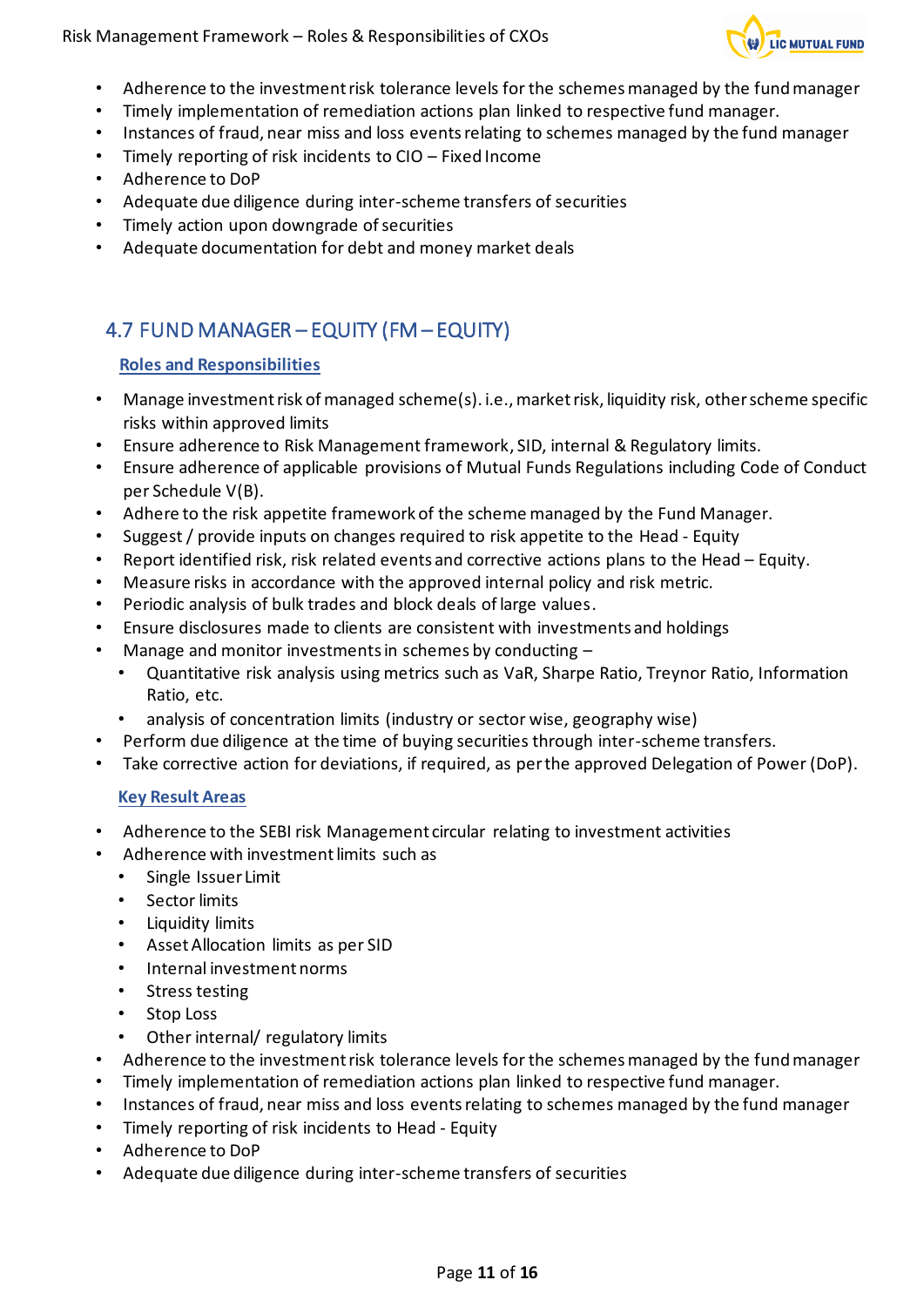

# <span id="page-11-0"></span>4.8 CHIEF FINANCIAL OFFICER (CFO)

## **Roles and Responsibilities**

- Perform periodic review and suggest changes in relevant policies and obtain approval from Board of AMC.
- Provide inputs to CRO to define risk threshold and risk appetite
- Define and delegate roles to the key personnel within the finance / accounting function for identifying and reporting risks
- Provide relevant information to CRO regarding the risk reports
- For the relevant functional risks, identify, analyse and report the following to the ED & BH, CRO and CEO along with recommended action plan for:
	- Early warning signals
	- Emerging risks
	- Capital Adequacy
	- Potential financial exposures / Contingent liabilities
	- Major findings
	- Near miss and loss events
	- Fraud incidents
- Ensure escalation of such incidents as per the escalation matrix approved by CRO.
- Review the risk level are in accordance with the approved risk threshold and risk metric.
- Ensure adherence with the DoP framework
- Formulate, review, and periodically provide inputs to update the RCSA for key risks and controls
- Perform and report outcomes of periodic testing of the RCSA to CRO
- Identify and implement corrective actions / recommend action plans for deviations in the controls and present to ED & BH, CRO & CEO
- Ensure adherence to the SEBI risk management framework

## **Key Result Areas**

- Adherence to Risk Management Framework
- Compliance with roles and responsibilities and DoP framework
- Risks and inconsistencies identified and reported to ED & BH/ CEO / CRO
- Timely reporting of identified risks and outliers to ED & BH/ CEO / CRO
- Timely implementation of corrective actions for the risks and deviations
- Timely reporting of fraud, loss, and near miss events in the respective functions
- Breach of approved threshold relating to risk appetite and risk metrics
- Risk incidents / events beyond the defined thresholds or tolerance limits

# <span id="page-11-1"></span>4.9 CHIEF COMPLIANCE OFFICER (CCO)

# **Roles and Responsibilities**

- Responsible for the governance of compliance risks.
- Formulate and implement compliance and other policies such as prevention of front running, outside business activity, commercial bribes and kickbacks, whistle blowing policy, record retention policy, outsourcing arrangements etc. in accordance with SEBI risk management framework and approved by the Board of AMC and Trustee
- Review and suggest changes in the policies and obtain approval from Board of AMC and Trustee
- Ensure identification and communication of regulatory updates to the respective functions and CXOs and monitor implementation.
- Provide inputs to CRO to define risk threshold and risk appetite of Compliance

## Page **12** of **16**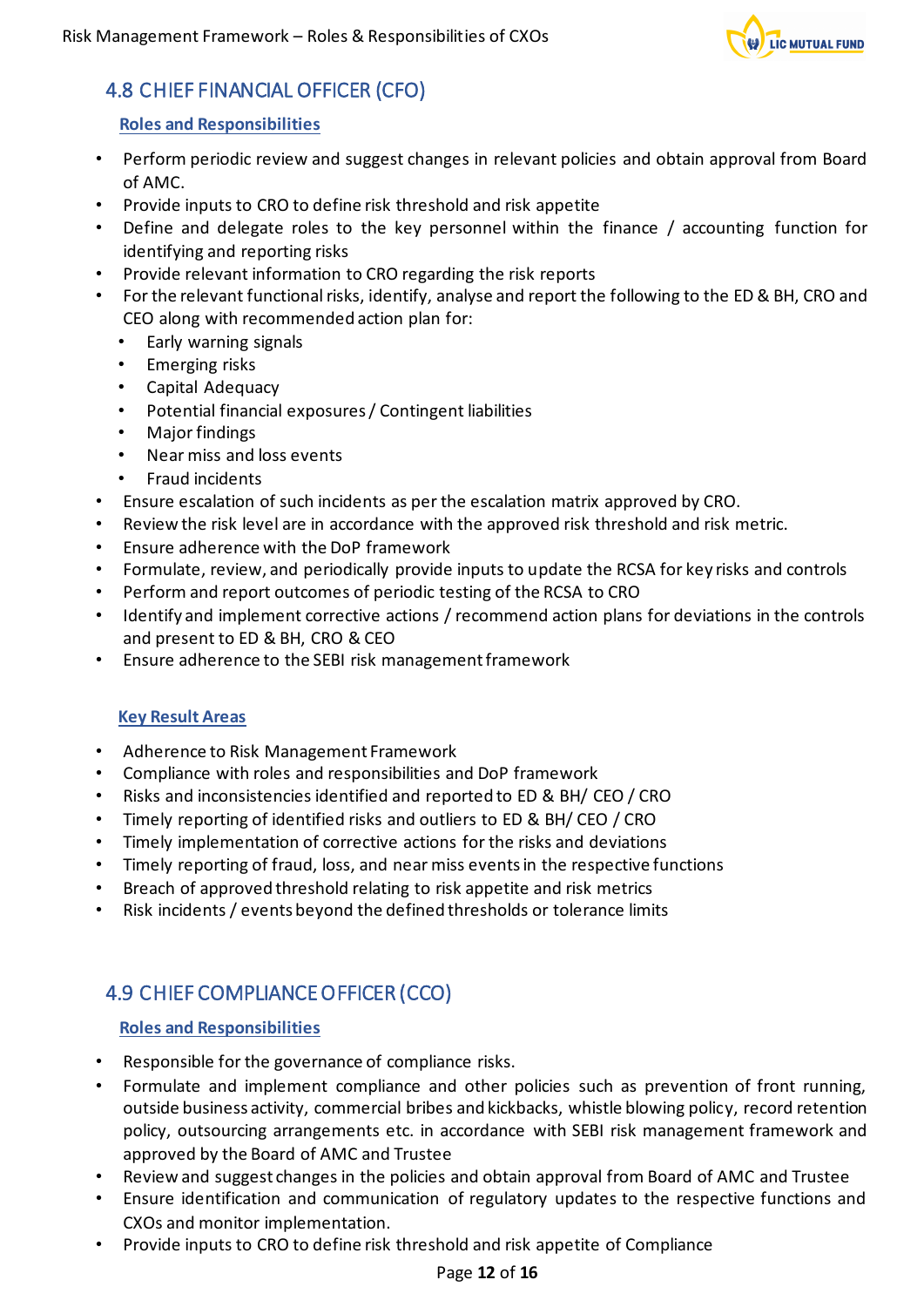

- Define and delegate roles to the key personnel within the compliance function for identifying and reporting risks
- Provide relevant information to CRO regarding monthly / quarterly risk reporting to the Committees
- For the relevant functional risks, identify, analyse, and report the following to the CRO and CEO along with recommended action plan for:
	- Early warning signals
	- Emerging risks
	- Major findings
	- Near miss and loss events
	- Fraud incidents
- Ensure escalation of such incidents as per the escalation matrix approved by CRO.
- Ensure timely and accurate filing of the regulatory returns / filings
- Review the risk level for the functional risk is in accordance with the approved risk threshold and risk metric
- Ensure adherence with the DoP framework
- Formulate, review, and update the RCSA for key Compliance risks and controls
- Perform and report outcomes of periodic testing of the RCSA to CRO
- Identify and implement corrective actions / recommend action plans for deviations in the controls and present to CRO/ CEO
- Ensure adherence to the SEBI risk management framework
- Ensure timely submission of regulatory reports to the Regulator and Board of AMC and Trustee as prescribed by the SEBI Mutual Funds Regulations.
- Monitor the following scheme related disclosures
	- Disclosure of credit (quality of investments made mainly debt based on the credit rating), counterparty, investment and other risks associated with the scheme to the investors
	- Scheme's risk profile is stated in all communications with investors including in the SID and marketing materials
	- Incorporate any other elements of risk appetite as may be stipulated by AMCs and Trustees in SID.
- Implement process for prevention or detection of possible insider trading at the personnel or portfolio levels
- Implement process for performing compliance check of AMC's marketing materials (collateral, brochures etc.), website uploads, digital advertising, and performance advertising etc. before its usage.
- Ensure that roles and responsibilities as per the RMF is disclosed on the AMC website

- Adherence to Risk Management Framework
- Compliance with roles and responsibilities and DoP framework
- Risks and inconsistencies identified and reported to CEO / CRO
- Timely reporting of identified risks and outliers to CEO / CRO
- Timely implementation of corrective actions for the risks and deviations relating to compliance function
- Timely reporting of fraud, loss and near miss events relating to Compliance function
- Timely reporting to the regulator, Board of AMC and Trustee
- Adequacies in disclosure in SID
- Compliance check on the marketing material not performed resulting in non- compliance
- Identification and timely implementation of regulatory changes
- Risk incidents / events beyond the defined thresholds or tolerance limits, or the elements in the risk registers which are mapped to the compliance function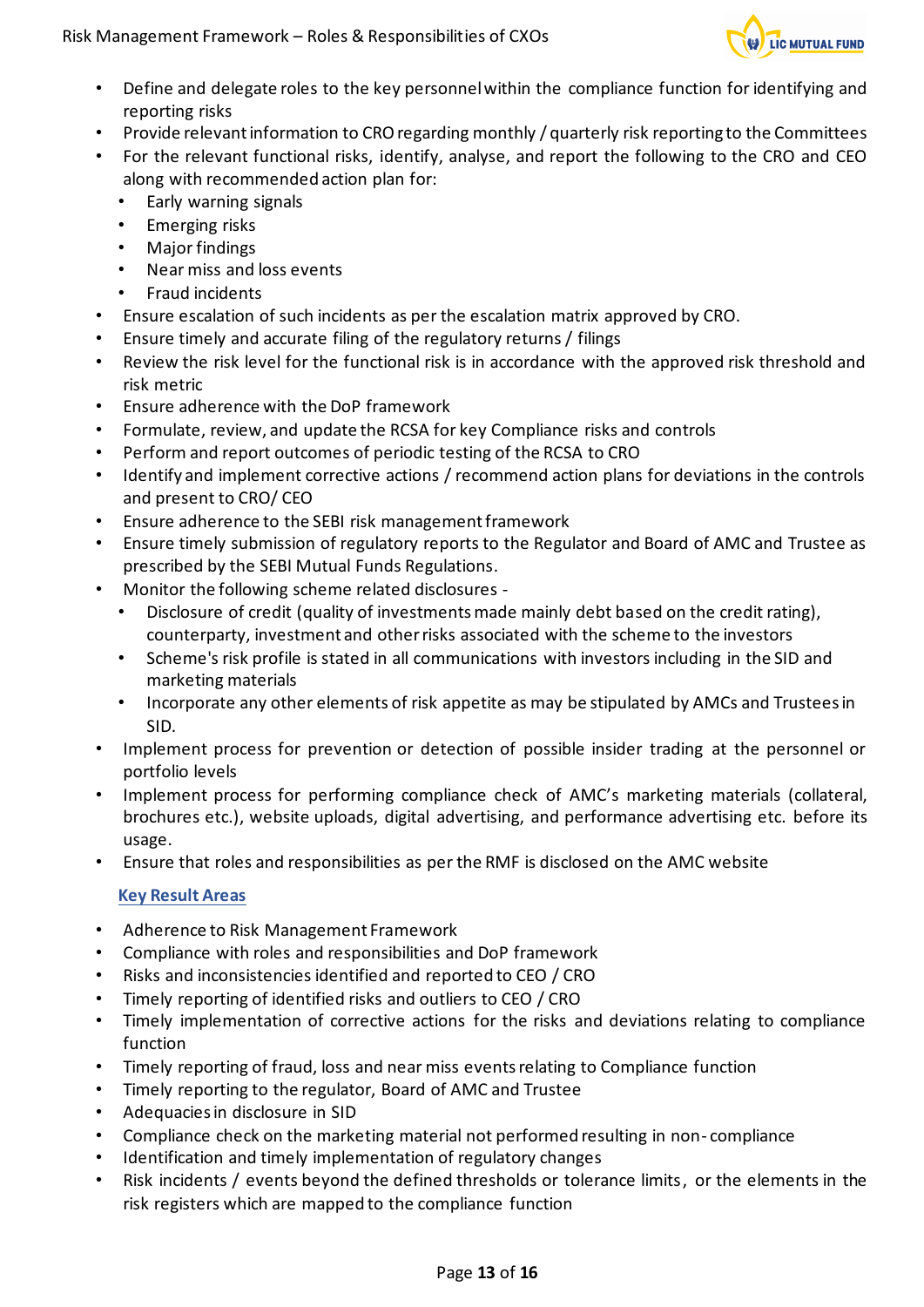

# <span id="page-13-0"></span>4.10 CHIEF OPERATING OFFICER (COO)

## **Roles and Responsibilities**

- Responsible for the governance of operational risks.
- Responsible for the governance of Scheme financial accounting and reporting risks.
- Formulate and implement policy for mutual fund accounting and obtain approval from the Board of AMC.
- Formulate and implement investment valuation policy as per applicable Regulations.
- Formulate and implement AML policy as per applicable laws
- Formulate procedure documents and implement process to perform periodic testing of internal controls over financial reporting of Mutual Fund schemes
- Provide inputs to CRO to define risk threshold and risk appetite
- Define and delegate roles to the key personnel within the operations function for identifying and reporting risks
- Provide relevant information to CRO regarding the risk reports
- For the relevant functional risks, identify, analyse, and report the following to the ED & BH, CRO and CEO along with recommended action plan for:
	- Early warning signals
	- Emerging risks
	- Major findings
	- Near miss and loss events
	- Fraud incidents
- Ensure escalation of such incidents as per the escalation matrix approved by CRO.
- Perform adequate due diligence of outsourced vendors prior to onboarding
- Ensure periodic assessment of outsourced vendors considering following elements:
	- Review of vendors' people, systems, and processes
	- Documentation and communication of error tolerance and code of conduct and monitoring breaches
	- Monitor fraud vulnerabilities in the outsourced process
- Monitor outliers' findings identified during periodic assessment of outsourced vendors and recommend and monitor implementation
- Ensure implementation of an integrated investment management system across front office, mid office, and back office.
- Ensure risk level are in accordance with the approved risk threshold and risk metric.
- Ensure adherence with the DoP framework
- Formulate, review, and periodically provide inputs to update the RCSA for key risks and controls
- Perform and report outcomes of periodic testing of the RCSA to CRO
- Identify and implement corrective actions / recommend action plans for deviations in the controls and present to ED & BH/CRO/ CEO
- Ensure adherence to the SEBI risk management framework

- Adherence to Risk Management Framework
- Compliance with roles and responsibilities and DoP framework
- Risks and inconsistencies identified and reported to ED & BH/ CEO / CRO
- Timely reporting of identified risks and outliers to ED & BH/ CEO / CRO
- Timely implementation of corrective actions for the risks and deviations
- Timely reporting of fraud, loss and near miss events in the respective functions
- Breach of approved threshold relating to risk appetite and risk metrics
- Deviations / risks identified on outsourced vendor due diligence or internal review
- Risk incidents / events beyond the defined thresholds or tolerance limits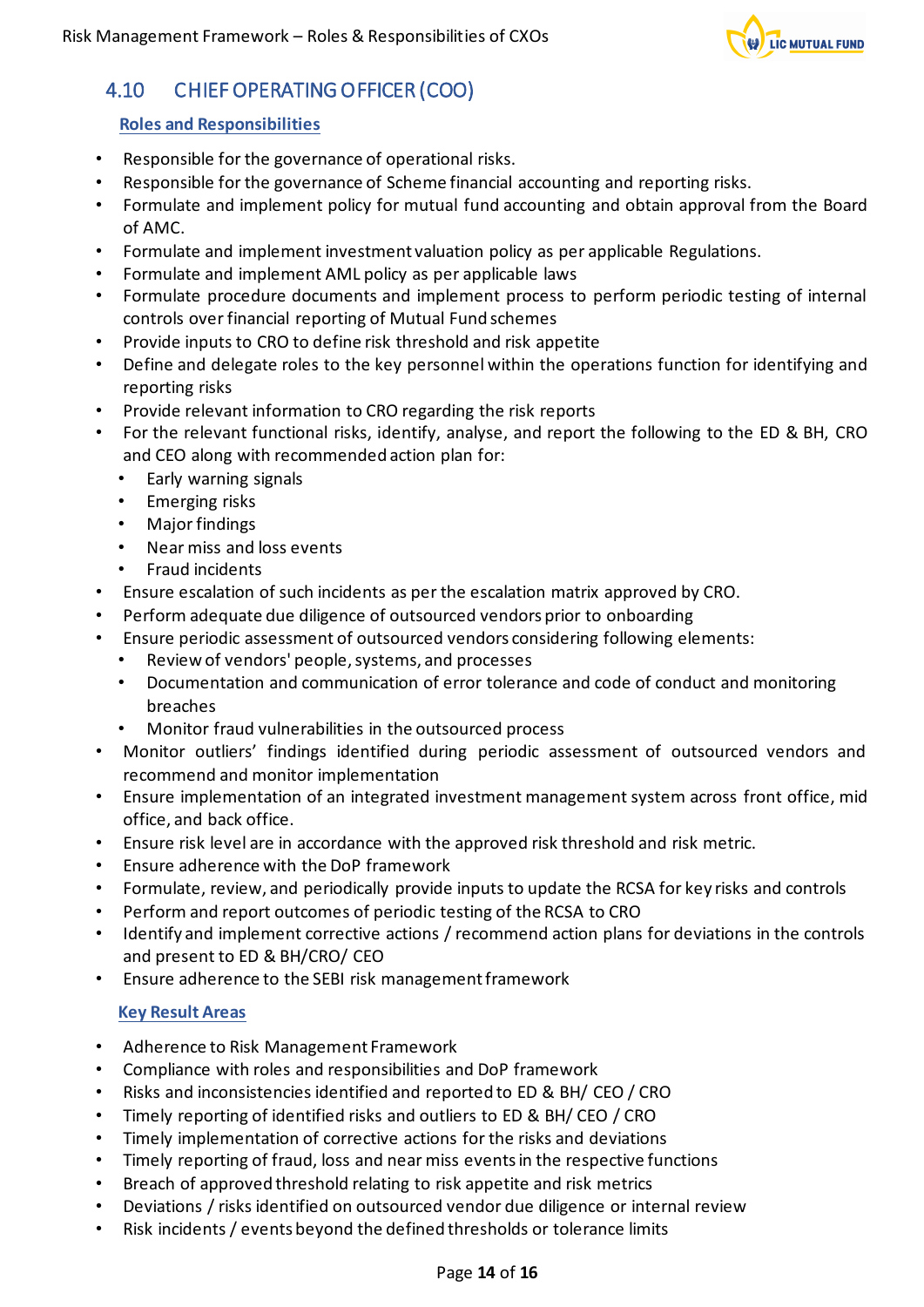

- Reporting of major gaps identified across MF schemes during Audit OR Internal Financial Control ("IFC") review
- Delayed / non implementation of action plan to mitigate IFC gaps.

# <span id="page-14-0"></span>4.11 CHIEF HUMAN RESOURCE OFFICER (CHRO)

## **Roles and Responsibilities**

- Responsible for the governance of Human Resource risks.
- Formulate and implement Human Resources and remuneration policy and obtain approval from the Board of AMC
- Review and suggest changes in the policies and obtain approval from Board of AMC
- Provide inputs to CRO to define risk threshold and risk appetite
- Define and delegate roles to the key personnel within the human resource function for identifying and reporting risks
- Provide relevant information to CRO regarding the risk reports
- For the relevant functional risks, identify, analyse, and report the following to the CRO and CEO along with recommended action plan for:
	- Early warning signals
	- Emerging risks
	- Major findings
	- Near miss and loss events
	- Fraud incidents
- Ensure escalation of such incidents as per the escalation matrix approved by CRO.
- Review the risk level for the functional risk is in accordance with the approved risk threshold and risk metric.
- Ensure adherence with the DoP framework
- Formulate, review, and periodically provide inputs to update the RCSA for key risks and controls
- Perform and report outcomes of periodic testing of the RCSA to CRO
- Identify and implement corrective actions / recommend action plans for deviations in the controls and present to CRO/ CEO
- Ensure a well-defined succession planning process for KMP and other key positions in the AMC
- Adequate backup and succession plan for key positions and key people are present at all times to ensure that at no point of time the AMC is deprived of the services of any Key Managerial Person (KMP).
- Ensure adherence to the SEBI risk management framework
- Ensure that risk related KRAs are defined for CXOs and one level below CXO as required by the SEBI RMF

- Adherence to Risk Management Framework
- Compliance with roles and responsibilities and DoP framework
- Risks and inconsistencies identified and reported to CEO / CRO
- Timely reporting of identified risks and outliers to CEO / CRO
- Timely implementation of corrective actions for the risks and deviations
- Timely reporting of fraud, loss, and near miss events in the respective functions
- Breach of approved threshold relating to risk appetite and risk metrics
- Deviations / risks identified on outsourced vendor due diligence or internal review
- Risk incidents / events beyond the defined thresholds or tolerance limits